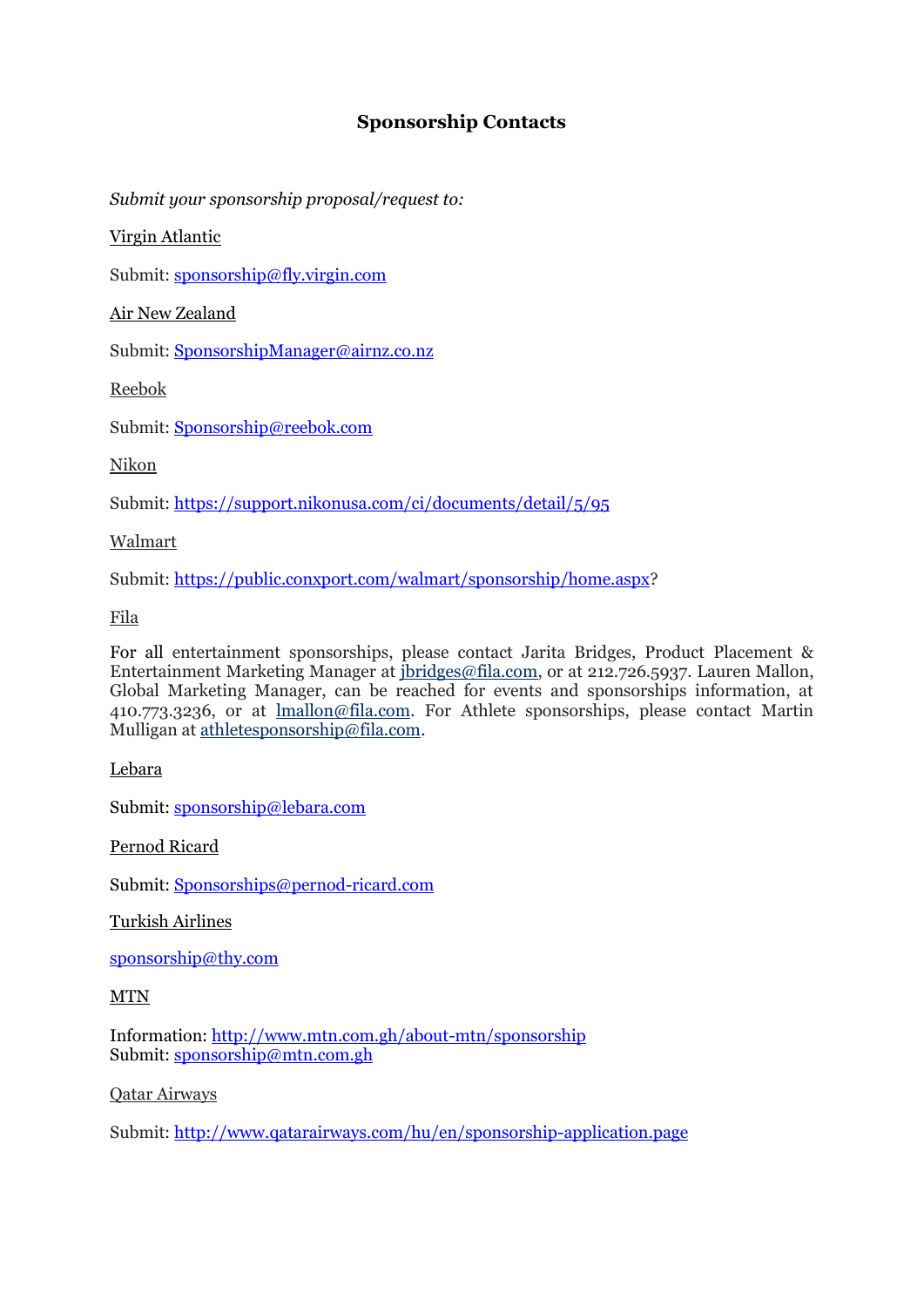### Absolut

Information:<http://contact.absolut.com/org/absolut-vodka/d/sponsorship-8/>

### Scotia Bank

Submit: [sponsorship@scotiabank.com](mailto:sponsorship@scotiabank.com) Information:<http://www.scotiabank.com/ca/en/0,,7378,00.html>

### Canon

Submit: [http://www.usa.canon.com/cusa/professional/standard\\_display/pro\\_sponsorship\\_group](http://www.usa.canon.com/cusa/professional/standard_display/pro_sponsorship_group)

# Red Bull

Submit:<http://energydrink-us.redbull.com/contact-sponsorship>

# British Airways

Submit: [http://www.britishairways.com/en-gb/information/about](http://www.britishairways.com/en-gb/information/about-ba/sponsorship/submitting-a-proposal)[ba/sponsorship/submitting-a-proposal](http://www.britishairways.com/en-gb/information/about-ba/sponsorship/submitting-a-proposal)

# HSBC

Submit:<https://hsbc.sponsor.com/?lang=en>

### L'Oréal

Information:

[http://www.loreal.com/Foundation/Article.aspx?topcode=Foundation\\_PresentationAndMis](http://www.loreal.com/Foundation/Article.aspx?topcode=Foundation_PresentationAndMission_ActFoundation) [sion\\_ActFoundation](http://www.loreal.com/Foundation/Article.aspx?topcode=Foundation_PresentationAndMission_ActFoundation)

# Verizon

Submit:<https://verizon.sponsorwise.com/Login.aspx>

Air Canada

Submit: [http://www.aircanada.com/en/about/sponsorship.html#](http://www.aircanada.com/en/about/sponsorship.html)

# ANZ

Submit:<http://www.anz.com/about-us/our-company/profile/sponsorship/apply/>

# Katzkin

Information:

[http://katzkin.com/res/images/SPONSORSHIP%20PROPOSAL%20REQUIREMENTS\\_201](http://katzkin.com/res/images/SPONSORSHIP%20PROPOSAL%20REQUIREMENTS_2015.pdf) [5.pdf](http://katzkin.com/res/images/SPONSORSHIP%20PROPOSAL%20REQUIREMENTS_2015.pdf)

# Ericsson

Submit: [asq.us@ericsson.com](mailto:asq.us@ericsson.com)